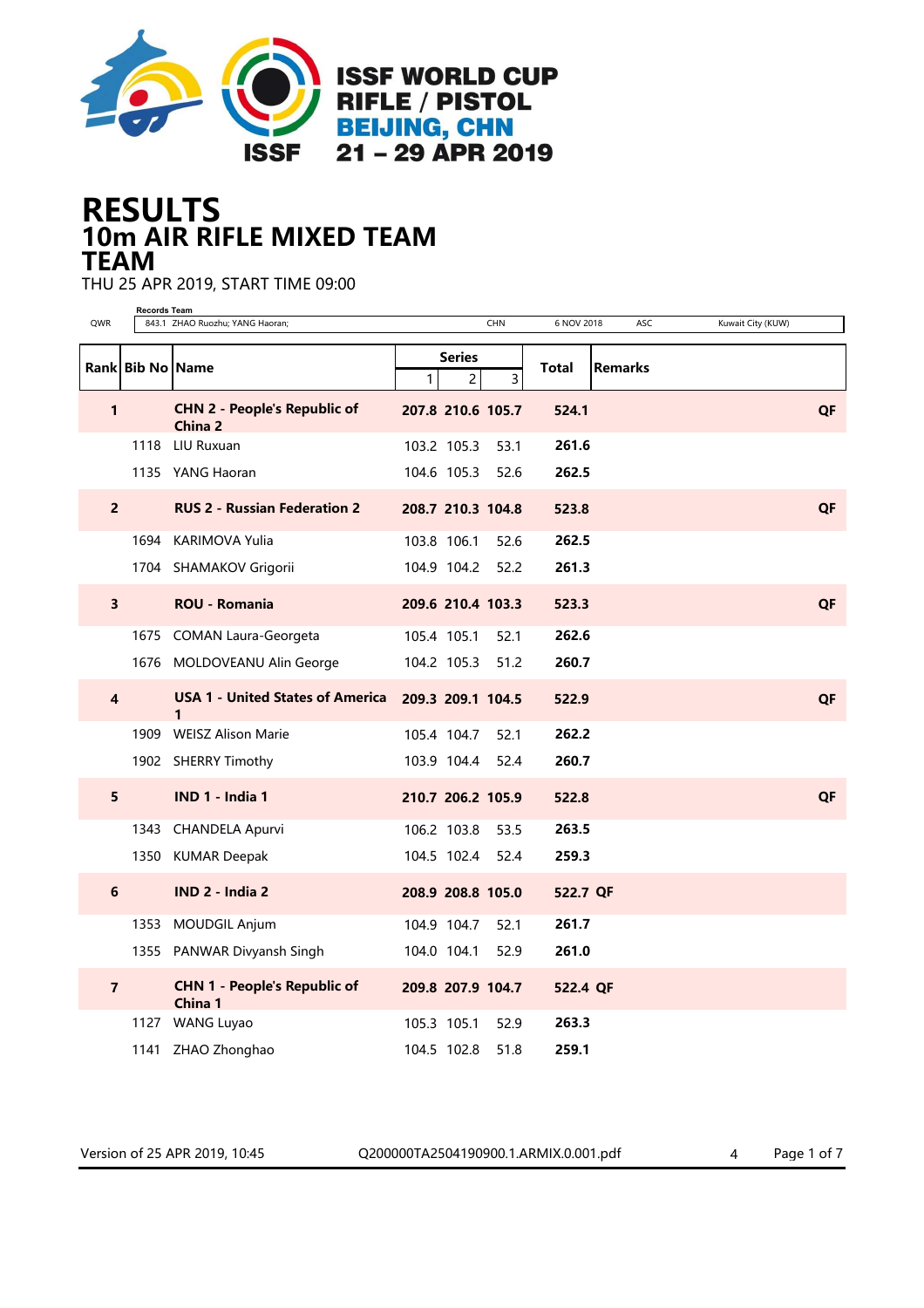|                 | Rank Bib No Name |                                     | <b>Series</b><br>1<br>$\overline{2}$<br>3 | <b>Remarks</b><br>Total |
|-----------------|------------------|-------------------------------------|-------------------------------------------|-------------------------|
| 8               |                  | <b>RUS 1 - Russian Federation 1</b> | 208.3 209.1 104.8                         | 522.2 QF                |
|                 |                  | 1690 GALASHINA Anastasiia           | 103.4 103.5<br>52.4                       | 259.3                   |
|                 |                  | 1700 MASLENNIKOV Vladimir           | 104.9 105.6 52.4                          | 262.9                   |
| 9               |                  | <b>THA - Thailand</b>               | 208.2 209.5 104.4                         | 522.1                   |
|                 |                  | 1791 CHOTPHIBUNSIN Thanyalak        | 104.0 103.5<br>51.5                       | 259.0                   |
|                 |                  | 1806 TORTUNGPANICH Napis            | 104.2 106.0<br>52.9                       | 263.1                   |
| 10              |                  | FRA 1 - France 1                    | 208.4 209.8 103.9                         | 522.1                   |
|                 |                  | 1232 BORDET Jade                    | 103.3 104.8<br>52.0                       | 260.1                   |
|                 |                  | 1230 BAUDOUIN Brian                 | 105.1 105.0<br>51.9                       | 262.0                   |
| 11              |                  | SRB 1 - Serbia 1                    | 207.3 209.3 105.4                         | 522.0                   |
|                 |                  | 1736 ARSOVIC Andrea                 | 104.7 105.0<br>53.2                       | 262.9                   |
|                 |                  | 1747 STEFANOVIC Milutin             | 102.6 104.3 52.2                          | 259.1                   |
| 12 <sup>2</sup> |                  | HUN 2 - Hungary 2                   | 209.3 208.1 104.1                         | 521.5                   |
|                 |                  | 1309 HORVATH Lea                    | 105.1 103.2<br>52.6                       | 260.9                   |
|                 |                  | 1313 PENI Istvan                    | 104.2 104.9<br>51.5                       | 260.6                   |
| 13              |                  | SRB 2 - Serbia 2                    | 207.6 208.7 104.8                         | 521.1                   |
|                 |                  | 1748 VUKASINOVIC Sanja              | 103.9 104.4 52.4                          | 260.7                   |
|                 |                  | 1739 KOVACEVIC Lazar                | 103.7 104.3<br>52.4                       | 260.4                   |
| 14              |                  | <b>CZE 1 - Czech Republic 1</b>     | 207.2 209.3 104.5                         | 521.0                   |
|                 |                  | 1164 BRABCOVA Aneta                 | 102.9 105.5<br>52.4                       | 260.8                   |
|                 |                  | 1171 NEPEJCHAL Filip                | 104.3 103.8 52.1                          | 260.2                   |
| 15              |                  | FIN 2 - Finland 2                   | 208.5 209.0 102.9                         | 520.4                   |
|                 |                  | 1218 KUISMA Jenna                   | 103.5 104.1<br>50.9                       | 258.5                   |
|                 |                  | 1221 LEPPA Aleksi                   | 105.0 104.9<br>52.0                       | 261.9                   |
| 16              |                  | <b>GER 1 - Germany 1</b>            | 210.1 206.1 104.1                         | 520.3                   |
|                 |                  | 1272 JANSSEN Anna                   | 105.3 103.6<br>52.0                       | 260.9                   |
|                 |                  | 1273 JUSTUS Julian                  | 104.8 102.5 52.1                          | 259.4                   |
| 17              |                  | AUT 1 - Austria 1                   | 208.0 207.5 104.6                         | 520.1                   |
|                 |                  | 1018 PEER Franziska                 | 104.2 103.4 52.2                          | 259.8                   |
|                 |                  | 1019 PICKL Bernhard                 | 103.8 104.1<br>52.4                       | 260.3                   |
| 18              |                  | KOR 2 - Republic of Korea 2         | 207.1 208.4 104.5                         | 520.0                   |
|                 |                  | 1478 IM Hana                        | 103.6 104.2 51.8                          | 259.6                   |
|                 |                  | 1501 NAM Taeyun                     | 103.5 104.2 52.7                          | 260.4                   |
|                 |                  | Version of 25 APR 2019, 10:45       | Q200000TA2504190900.1.ARMIX.0.001.pdf     | Page 2 of 7<br>4        |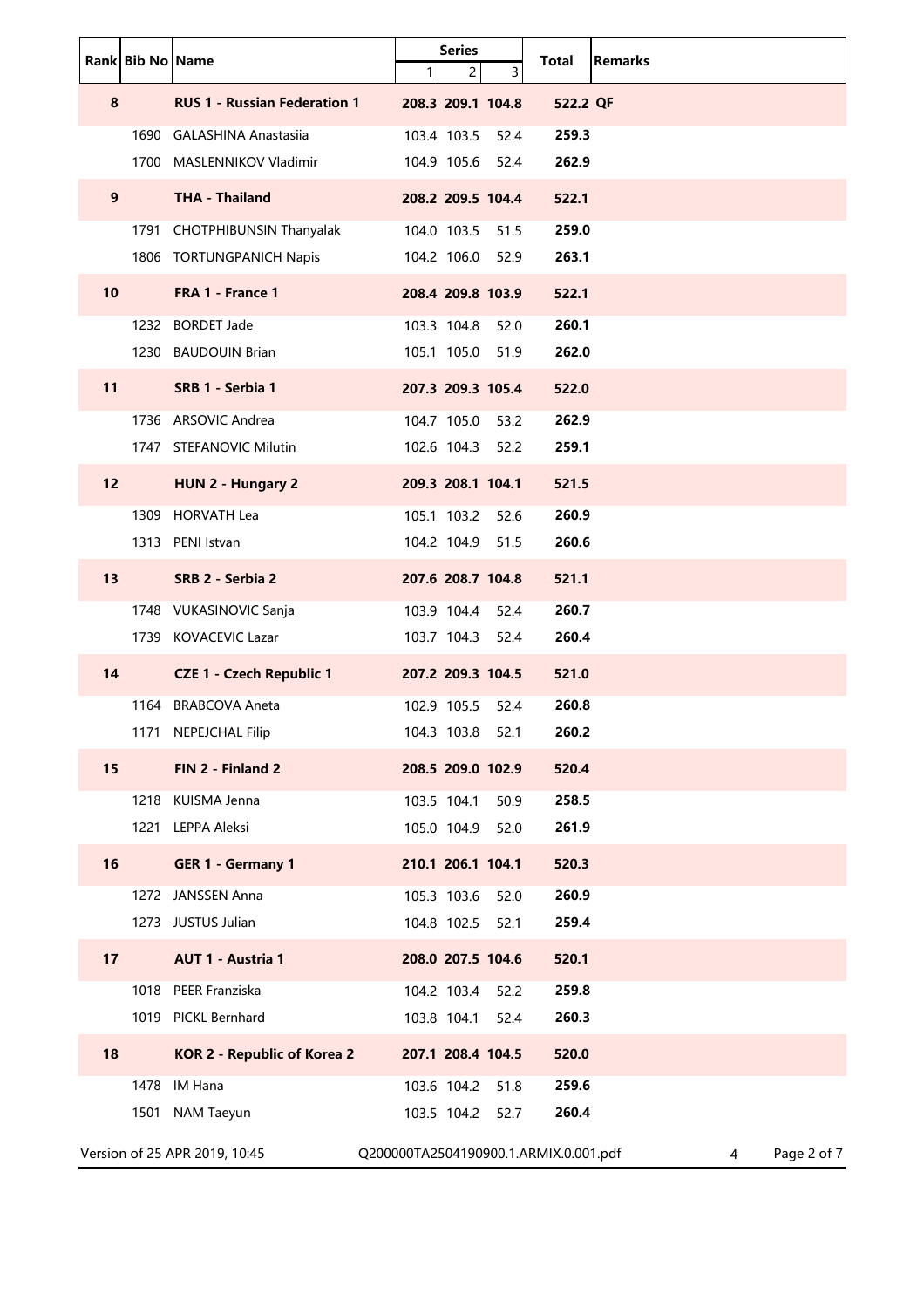|    | Rank Bib No Name |                                 | <b>Series</b><br>$\mathbf{1}$<br>$\overline{2}$<br>3 | <b>Remarks</b><br>Total |             |
|----|------------------|---------------------------------|------------------------------------------------------|-------------------------|-------------|
| 19 |                  | MGL 1 - Mongolia 1              | 206.1 207.8 105.7                                    | 519.6                   |             |
|    |                  | 1552 GANKHUYAG Nandinzaya       | 102.2 103.4<br>53.2                                  | 258.8                   |             |
|    |                  | 1555 NYANTAI Bayaraa            | 103.9 104.4 52.5                                     | 260.8                   |             |
| 20 |                  | ITA 1 - Italy 1                 | 209.0 207.9 102.7                                    | 519.6                   |             |
|    |                  | 1418 ZUBLASING Petra            | 104.7 103.2<br>50.6                                  | 258.5                   |             |
|    |                  | 1416 SUPPINI Marco              | 104.3 104.7<br>52.1                                  | 261.1                   |             |
| 21 |                  | IRI - Islamic Republic of Iran  | 206.8 209.2 103.5                                    | 519.5                   |             |
|    |                  | 1381 SADEGHIAN Armina           | 104.2 105.9<br>51.7                                  | 261.8                   |             |
|    |                  | 1378 NEKOUNAM Amir Mohammad     | 102.6 103.3<br>51.8                                  | 257.7                   |             |
| 22 |                  | NOR 1 - Norway 1                | 208.6 207.7 103.2                                    | 519.5                   |             |
|    |                  | 1593 DUESTAD Jeanette Hegg      | 103.4 103.7<br>51.3                                  | 258.4                   |             |
|    |                  | 1598 NORDHAGEN Vegard           | 105.2 104.0<br>51.9                                  | 261.1                   |             |
| 23 |                  | <b>NED - Netherlands</b>        | 207.5 206.8 105.1                                    | 519.4                   |             |
|    |                  | 1584 MULDER Mandy               | 103.3 103.0<br>51.7                                  | 258.0                   |             |
|    |                  | 1583 HELLENBRAND Peter          | 104.2 103.8<br>53.4                                  | 261.4                   |             |
| 24 |                  | JPN 2 - Japan 2                 | 206.3 209.4 103.6                                    | 519.3                   |             |
|    |                  | 1428 HIRATA Shiori              | 103.6 104.2<br>52.8                                  | 260.6                   |             |
|    |                  | 1443 SHIMADA Atsushi            | 102.7 105.2<br>50.8                                  | 258.7                   |             |
| 25 |                  | <b>CZE 2 - Czech Republic 2</b> | 208.5 207.1 103.6                                    | 519.2                   |             |
|    |                  | 1170 MAZUROVA Nikola            | 104.6 103.5<br>52.0                                  | 260.1                   |             |
|    |                  | 1169 HRCKULAK David             | 103.9 103.6 51.6                                     | 259.1                   |             |
| 26 |                  | KOR 1 - Republic of Korea 1     | 208.1 208.5 102.6                                    | 519.2                   |             |
|    | 1481             | <b>KEUM Jihyeon</b>             | 104.5 104.9<br>50.4                                  | 259.8                   |             |
|    |                  | 1473 CHOO Byounggil             | 103.6 103.6<br>52.2                                  | 259.4                   |             |
| 27 |                  | <b>BLR 2 - Belarus 2</b>        | 206.7 208.7 103.7                                    | 519.1                   |             |
|    |                  | 1067 MARTYNOVA Maria            | 103.1 104.7<br>51.5                                  | 259.3                   |             |
|    |                  | 1064 CHARHEIKA Illia            | 103.6 104.0<br>52.2                                  | 259.8                   |             |
| 28 |                  | NOR 2 - Norway 2                | 208.3 207.0 103.7                                    | 519.0                   |             |
|    |                  | 1599 STENE Jenny                | 103.5 104.3<br>51.7                                  | 259.5                   |             |
|    |                  | 1595 LARSEN Henrik              | 104.8 102.7<br>52.0                                  | 259.5                   |             |
| 29 |                  | JPN 1 - Japan 1                 | 207.3 208.1 103.4                                    | 518.8                   |             |
|    |                  | 1445 SHIMIZU Ayano              | 104.5 103.8<br>51.8                                  | 260.1                   |             |
|    |                  | 1436 MATSUMOTO Takayuki         | 102.8 104.3<br>51.6                                  | 258.7                   |             |
|    |                  | Version of 25 APR 2019, 10:45   | Q200000TA2504190900.1.ARMIX.0.001.pdf                | 4                       | Page 3 of 7 |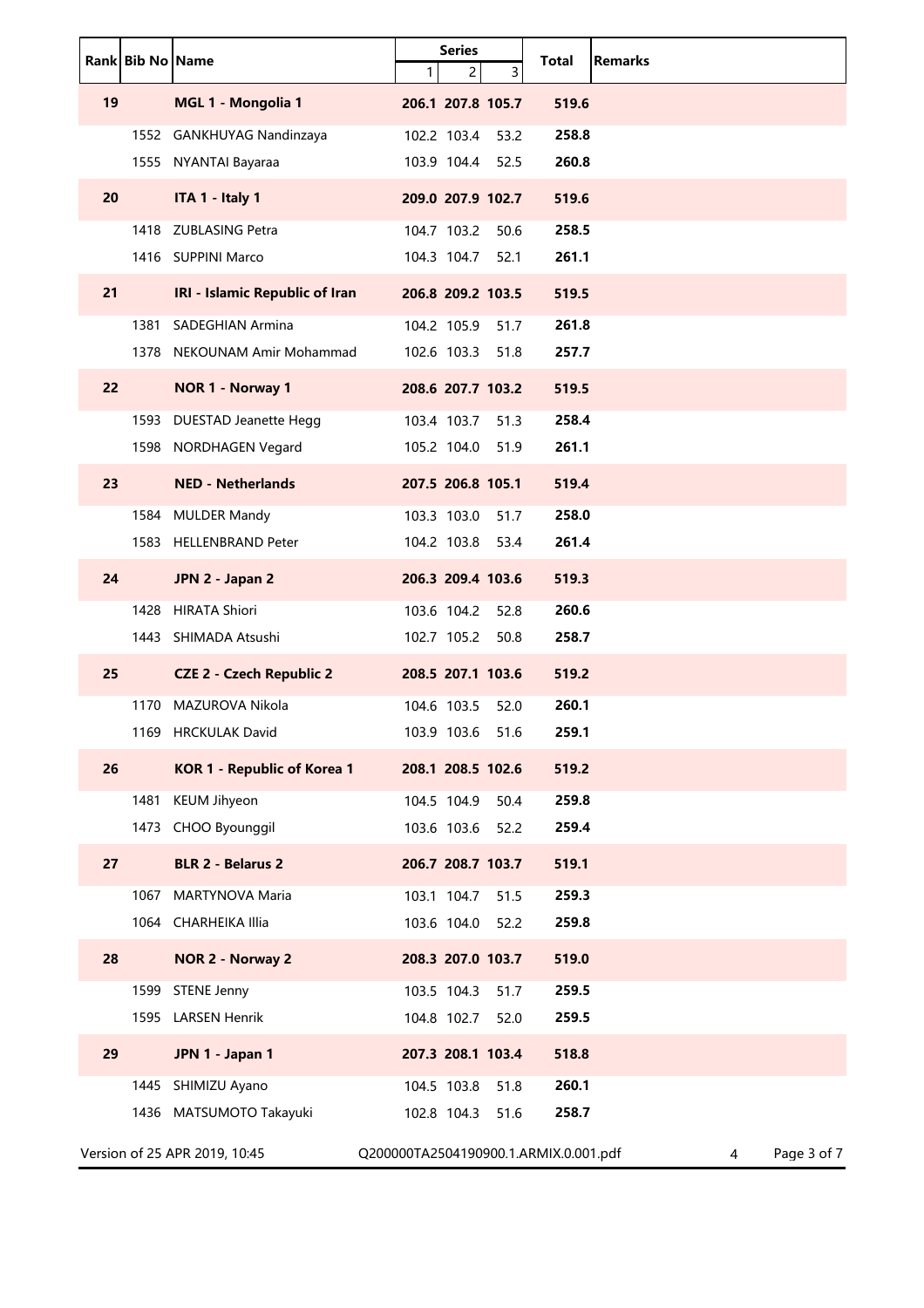|    | Rank Bib No Name |                                                         | <b>Series</b><br>1<br>$\overline{2}$<br>3 | <b>Remarks</b><br>Total |
|----|------------------|---------------------------------------------------------|-------------------------------------------|-------------------------|
| 30 |                  | HUN 1 - Hungary 1                                       | 209.4 206.5 102.7                         | 518.6                   |
|    |                  | 1311 MESZAROS Eszter                                    | 104.4 103.5<br>50.3                       | 258.2                   |
|    |                  | 1314 SIDI Peter                                         | 105.0 103.0 52.4                          | 260.4                   |
| 31 |                  | <b>POL - Poland</b>                                     | 207.5 205.2 105.7                         | 518.4                   |
|    |                  | 1649 NAGAY Agnieszka                                    | 105.3 103.6 52.3                          | 261.2                   |
|    |                  | 1646 KOWALEWICZ Maciej                                  | 102.2 101.6 53.4                          | 257.2                   |
| 32 |                  | USA 2 - United States of America 208.2 207.3 102.8<br>2 |                                           | 518.3                   |
|    |                  | 1897 MILES Minden                                       | 104.9 104.2 50.9                          | 260.0                   |
|    |                  | 1899 RAWLINGS Matthew                                   | 103.3 103.1 51.9                          | 258.3                   |
| 33 |                  | <b>AUT 2 - Austria 2</b>                                | 207.0 208.8 102.4                         | 518.2                   |
|    |                  | 1015 HOFMANN Olivia                                     | 102.9 105.0 52.1                          | 260.0                   |
|    |                  | 1022 SCHMIRL Alexander                                  | 104.1 103.8<br>50.3                       | 258.2                   |
| 34 |                  | FRA 2 - France 2                                        | 207.8 208.9 101.5                         | 518.2                   |
|    |                  | 1239 GOMEZ Judith                                       | 104.0 104.6 52.1                          | 260.7                   |
|    |                  | 1242 PIASECKI Pierre Edmond                             | 103.8 104.3 49.4                          | 257.5                   |
| 35 |                  | <b>BLR 1 - Belarus 1</b>                                | 206.2 208.3 103.5                         | 518.0                   |
|    |                  | 1068 PRANKO Uladzislava                                 | 103.3 103.1 52.7                          | 259.1                   |
|    |                  | 1062 BUBNOVICH Vitali                                   | 102.9 105.2 50.8                          | 258.9                   |
| 36 |                  | <b>UKR 2 - Ukraine 2</b>                                | 205.6 210.1 102.2                         | 517.9                   |
|    |                  | 1867 KALNYSH Natallia                                   | 101.8 105.0 50.4                          | 257.2                   |
|    |                  | 1872 KULISH Serhiy                                      | 103.8 105.1 51.8                          | 260.7                   |
| 37 |                  | <b>SWE - Sweden</b>                                     | 207.1 206.5 103.9                         | 517.5                   |
|    |                  | 1776 JOHANSSON Isabelle                                 | 103.3 102.4<br>51.7                       | 257.4                   |
|    |                  | 1779 MADSEN Marcus                                      | 103.8 104.1<br>52.2                       | 260.1                   |
| 38 |                  | SUI 1 - Switzerland 1                                   | 207.1 207.0 103.4                         | 517.5                   |
|    |                  | 1754 CHRISTEN Nina                                      | 103.6 103.2<br>51.6                       | 258.4                   |
|    |                  | 1756 DUERR Christoph                                    | 103.5 103.8<br>51.8                       | 259.1                   |
| 39 |                  | <b>BUL - Bulgaria</b>                                   | 206.3 207.4 103.6                         | 517.3                   |
|    |                  | 1104 ZVISKOVA Tanya                                     | 102.7 103.3<br>51.4                       | 257.4                   |
|    |                  | 1102 RIZOV Anton                                        | 103.6 104.1<br>52.2                       | 259.9                   |
| 40 |                  | KAZ 1 - Kazakhstan 1                                    | 207.1 207.3 102.9                         | 517.3                   |
|    | 1461             | <b>KOROL Yelizaveta</b>                                 | 102.9 105.5<br>52.2                       | 260.6                   |
|    |                  | 1465 YURKOV Yuriy                                       | 104.2 101.8<br>50.7                       | 256.7                   |
|    |                  | Version of 25 APR 2019, 10:45                           | Q200000TA2504190900.1.ARMIX.0.001.pdf     | Page 4 of 7<br>4        |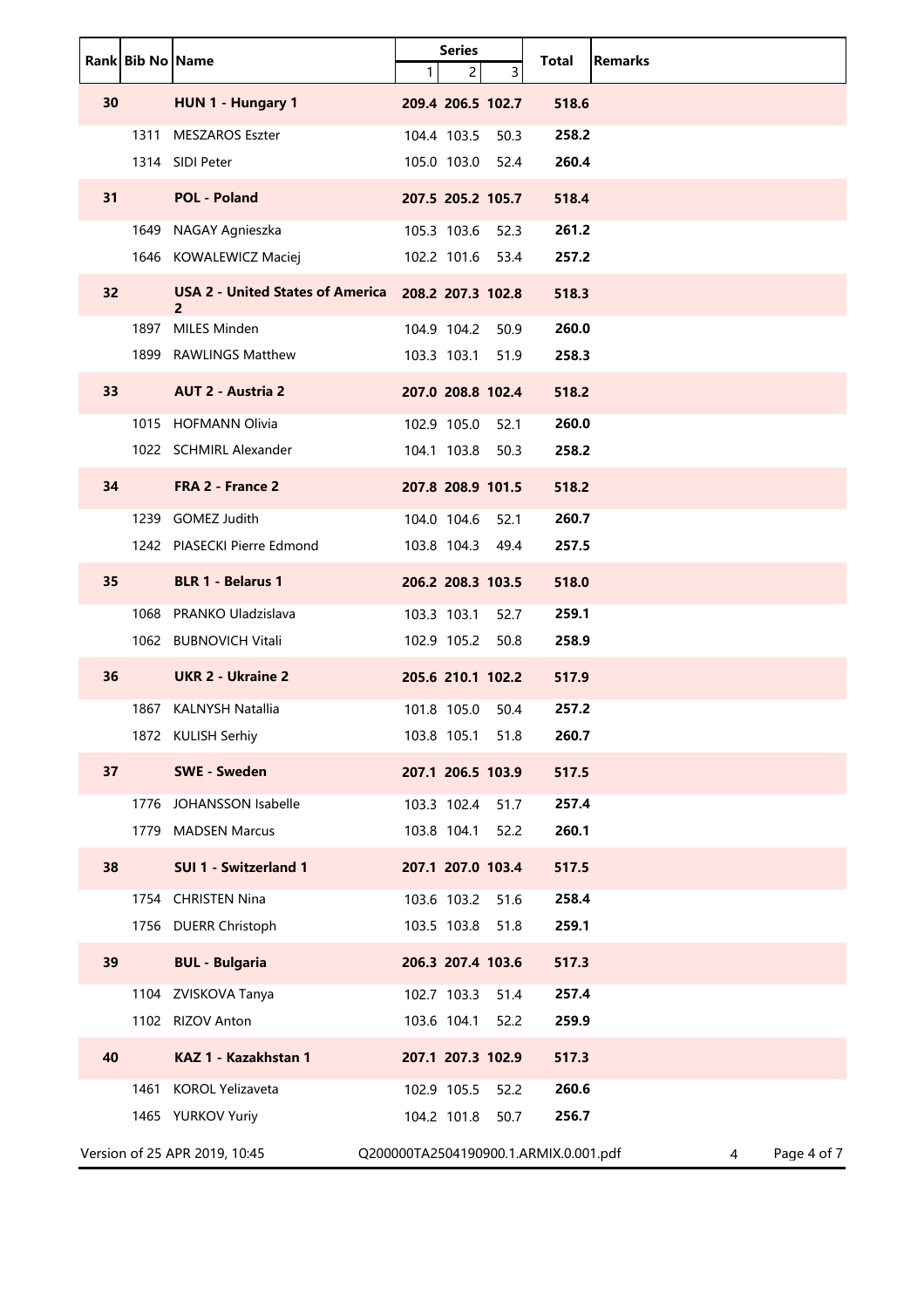|    | Rank Bib No Name |                                         | <b>Series</b><br>$\mathbf{1}$<br>$\overline{c}$<br>3 | <b>Remarks</b><br>Total |
|----|------------------|-----------------------------------------|------------------------------------------------------|-------------------------|
| 41 |                  | <b>DEN - Denmark</b>                    | 207.3 207.3 102.6                                    | 517.2                   |
|    |                  | 1186 IBSEN Rikke Maeng                  | 103.2 104.3<br>52.0                                  | 259.5                   |
|    |                  | 1185 HANSEN Mikkel Damholt              | 104.1 103.0<br>50.6                                  | 257.7                   |
| 42 |                  | FIN 1 - Finland 1                       | 207.7 206.0 103.4                                    | 517.1                   |
|    |                  | 1215 HYRKAS Emmi                        | 103.0 103.8<br>52.0                                  | 258.8                   |
|    |                  | 1219 KURKI Juho                         | 104.7 102.2 51.4                                     | 258.3                   |
| 43 |                  | SUI 2 - Switzerland 2                   | 206.1 206.5 104.3                                    | 516.9                   |
|    |                  | 1759 LUSTENBERGER Petra                 | 103.5 104.1<br>51.9                                  | 259.5                   |
|    |                  | 1758 LOCHBIHLER Jan                     | 102.6 102.4 52.4                                     | 257.4                   |
| 44 |                  | CRO 1 - Croatia 1                       | 205.1 207.9 103.8                                    | 516.8                   |
|    |                  | 1154 PEREC Tanja<br>1151 MARICIC Miran  | 102.3 104.6<br>51.7<br>102.8 103.3<br>52.1           | 258.6<br>258.2          |
|    |                  |                                         |                                                      |                         |
| 45 |                  | <b>SVK - Slovakia</b>                   | 207.3 205.7 103.3                                    | 516.3                   |
|    |                  | 1767 HYBLEROVA Jana<br>1768 JANY Patrik | 103.2 102.9<br>51.4<br>104.1 102.8<br>51.9           | 257.5<br>258.8          |
|    |                  | CRO 2 - Croatia 2                       |                                                      |                         |
| 46 |                  | 1149 GUSTIN Valentina                   | 205.6 207.9 102.8<br>102.5 104.3                     | 516.3<br>258.3          |
|    |                  | 1152 MIKULJAN Andrija                   | 51.5<br>103.1 103.6<br>51.3                          | 258.0                   |
| 47 |                  | <b>PHI - Philippines</b>                | 204.9 206.0 105.3                                    | 516.2                   |
|    |                  | 1634 ACUNA Amparo Teresa                | 102.7 102.7<br>52.2                                  | 257.6                   |
|    |                  | 1635 VALDEZ Jayson                      | 102.2 103.3 53.1                                     | 258.6                   |
| 48 |                  | AUS 1 - Australia 1                     | 208.1 205.6 102.4                                    | 516.1                   |
|    |                  | 1007 ROSSITER Victoria Michelle Venning | 103.0 101.9<br>50.6                                  | 255.5                   |
|    |                  | 1008 SAMPSON Dane                       | 105.1 103.7<br>51.8                                  | 260.6                   |
| 49 |                  | ITA 2 - Italy 2                         | 205.4 207.3 103.1                                    | 515.8                   |
|    |                  | 1412 LUCIANI Alessandra                 | 101.9 102.3<br>51.4                                  | 255.6                   |
|    |                  | 1407 BACCI Lorenzo                      | 103.5 105.0<br>51.7                                  | 260.2                   |
| 50 |                  | <b>TPE - Chinese Taipei</b>             | 204.2 207.7 103.8                                    | 515.7                   |
|    |                  | 1833 LIN Ying-Shin                      | 100.5 101.4 51.9                                     | 253.8                   |
|    |                  | 1834 LU Shao-Chuan                      | 103.7 106.3<br>51.9                                  | 261.9                   |
| 51 |                  | <b>UKR 1 - Ukraine 1</b>                | 205.8 205.5 103.9                                    | 515.2                   |
|    |                  | 1866 ILINA Anna                         | 102.8 100.8<br>52.2                                  | 255.8                   |
|    |                  | 1879 TSARKOV Oleh                       | 103.0 104.7<br>51.7                                  | 259.4                   |
|    |                  | Version of 25 APR 2019, 10:45           | Q200000TA2504190900.1.ARMIX.0.001.pdf                | Page 5 of 7<br>4        |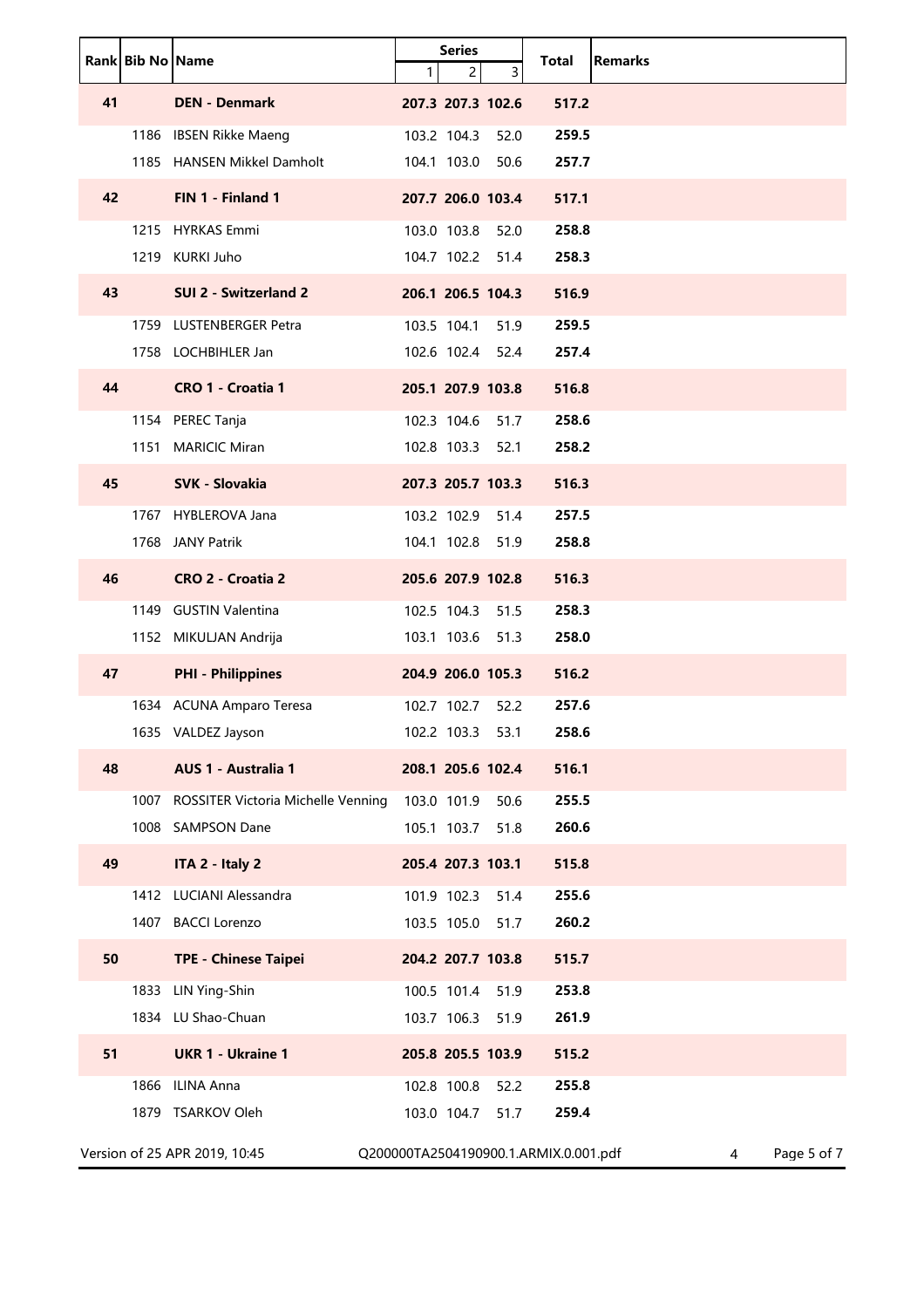|    | Rank Bib No Name |                                | $\mathbf{1}$      | <b>Series</b><br>$\overline{c}$ | 3                | Total                                 | <b>Remarks</b>           |
|----|------------------|--------------------------------|-------------------|---------------------------------|------------------|---------------------------------------|--------------------------|
| 52 |                  | <b>GER 2 - Germany 2</b>       | 204.7 206.6 103.8 |                                 |                  | 515.1                                 |                          |
|    |                  | 1281 STRAUB Isabella           | 101.8 104.5       |                                 | 52.0             | 258.3                                 |                          |
|    |                  | 1276 LINK Andre                | 102.9 102.1       |                                 | 51.8             | 256.8                                 |                          |
| 53 |                  | KAZ 2 - Kazakhstan 2           | 205.0 207.0 102.8 |                                 |                  | 514.8                                 |                          |
|    |                  | 1464 STAROSTINA Violetta       | 102.1 103.3       |                                 | 51.3             | 256.7                                 |                          |
|    |                  | 1459 FEDIN Ilya                | 102.9 103.7 51.5  |                                 |                  | 258.1                                 |                          |
| 54 |                  | <b>AUS 2 - Australia 2</b>     | 206.0 204.9 102.8 |                                 |                  | 513.7                                 |                          |
|    |                  | 1001 ADAMS Emma                | 101.2 102.4       |                                 | 51.2             | 254.8                                 |                          |
|    |                  | 1005 HOBERG Alex Chresten      | 104.8 102.5       |                                 | 51.6             | 258.9                                 |                          |
| 55 |                  | MGL 2 - Mongolia 2             | 205.6 205.1 102.4 |                                 |                  | 513.1                                 |                          |
|    |                  | 1546 CHULUUNBADRAKH Narantuya  | 103.7 104.4       |                                 | 52.3             | 260.4                                 |                          |
|    |                  | 1545 BOLDBAATAR Bishrel        | 101.9 100.7       |                                 | 50.1             | 252.7                                 |                          |
| 56 |                  | INA 2 - Indonesia 2            | 204.7 202.8 105.4 |                                 |                  | 512.9                                 |                          |
|    |                  | 1334 TIOHO Ivana Roderica      | 101.1 101.9       |                                 | 52.9             | 255.9                                 |                          |
|    |                  | 1326 MAHARDIKA Muhammad Naufal | 103.6 100.9       |                                 | 52.5             | 257.0                                 |                          |
| 57 |                  | OMA 2 - Oman 2                 | 205.5 203.4 103.4 |                                 |                  | 512.3                                 |                          |
|    |                  | 1621 AL TARSHI Amina           | 103.4 101.4 51.8  |                                 |                  | 256.6                                 |                          |
|    |                  | 1618 ALKHATRI Hamed Said       | 102.1 102.0       |                                 | 51.6             | 255.7                                 |                          |
| 58 |                  | <b>MAS - Malaysia</b>          | 205.5 203.8 102.9 |                                 |                  | 512.2                                 |                          |
|    |                  | 1536 MOHAMED TAIBI Nur Suryani | 103.6 101.3       |                                 | 52.1             | 257.0                                 |                          |
|    |                  | 1538 OTHMAN Mohamad Lutfi      | 101.9 102.5 50.8  |                                 |                  | 255.2                                 |                          |
| 59 |                  | <b>OMA 1 - Oman 1</b>          | 204.8 202.4 102.5 |                                 |                  | 509.7                                 |                          |
|    |                  | 1615 AL HASANI Siham           | 103.4 100.2       |                                 | 51.8             | 255.4                                 |                          |
|    |                  | 1612 AL BALUSHI Issam          |                   |                                 | 101.4 102.2 50.7 | 254.3                                 |                          |
| 60 |                  | TJK - Tajikistan               | 203.9 203.9 101.9 |                                 |                  | 509.7                                 |                          |
|    |                  | 1815 LAGUTENKO Malika          | 102.4 104.3       |                                 | 52.4             | 259.1                                 |                          |
|    |                  | 1816 VALIEV Todzhiddin         | 101.5 99.6        |                                 | 49.5             | 250.6                                 |                          |
| 61 |                  | INA 1 - Indonesia 1            | 204.0 202.2 100.5 |                                 |                  | 506.7                                 |                          |
|    |                  | 1324 DHIYAANISA Audrey Zahra   | 102.8 99.2        |                                 | 49.8             | 251.8                                 |                          |
|    |                  | 1325 GUSTAFIAN Fathur          | 101.2 103.0       |                                 | 50.7             | 254.9                                 |                          |
| 62 |                  | <b>TKM - Turkmenistan</b>      | 192.3 195.8 98.5  |                                 |                  | 486.6                                 |                          |
|    |                  | 1822 ARABOVA Yekaterina        | 94.8              | 99.3                            | 49.9             | 244.0                                 |                          |
|    |                  | 1825 SARKISYAN Ruben           | 97.5              | 96.5                            | 48.6             | 242.6                                 |                          |
|    |                  | Version of 25 APR 2019, 10:45  |                   |                                 |                  | Q200000TA2504190900.1.ARMIX.0.001.pdf | Page 6 of 7<br>D218<br>4 |